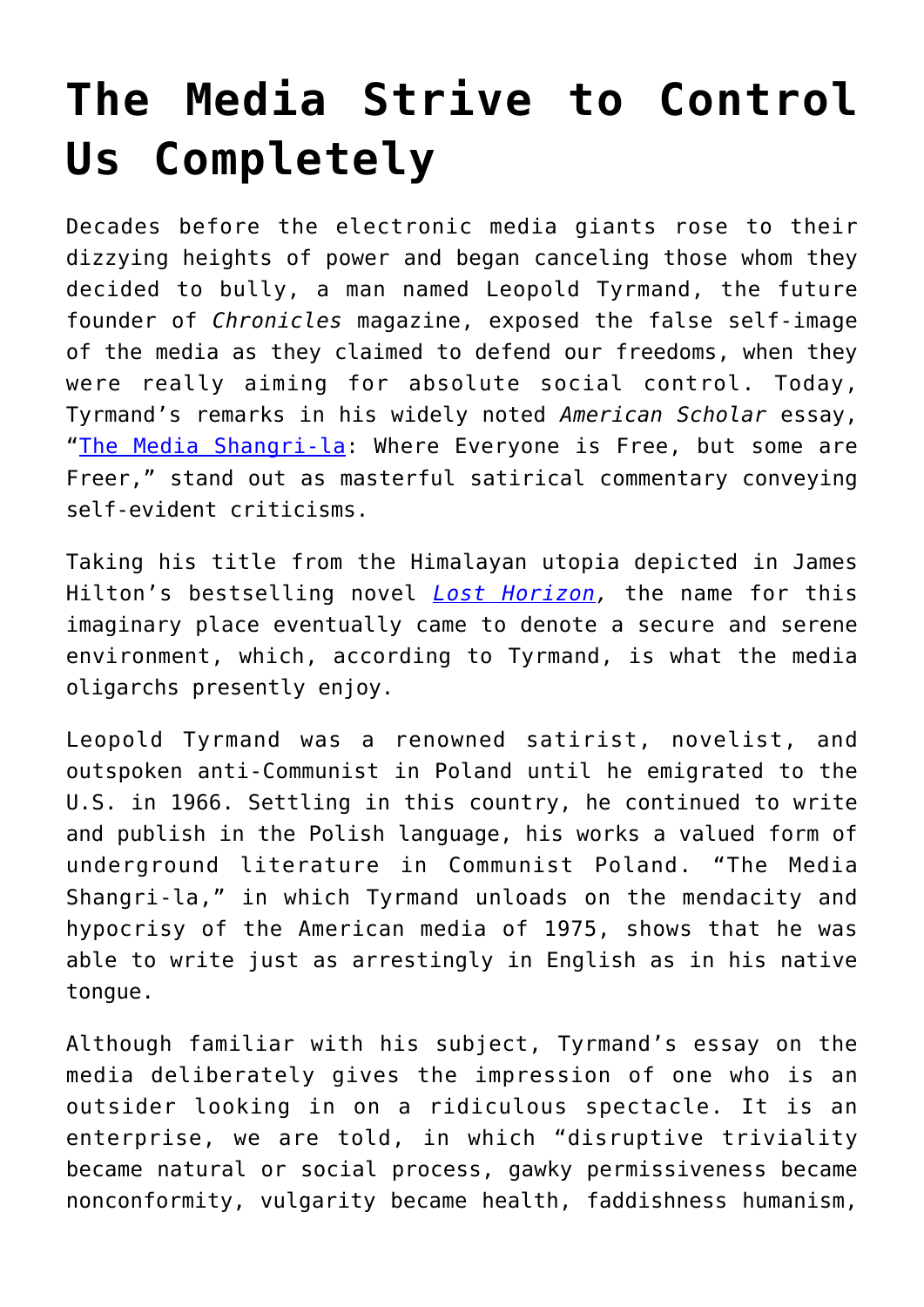exploitative smartness revolutionary change." He further notes:

With a power to create something out of nothing, the media began, not long ago, to forge their own image—that of a weak, harassed entity whose performance of lawful service to the public is endangered by a brutal, omnipresent government. Exactly the opposite is true.

Tyrmand, who listened to the media attentively after arriving on these shores, was particularly struck by how cavalierly but also self-righteously they stretched the truth. He spoke about the "totalitarian gimmick" seemingly perfected by the Nazis and Communists, but which the American media further developed. These masters of deceit repeated lies with such frequency that the public could no longer tell "the true from the untrue." Worse, the American media did not simply repeat untruths, but they "produce… endless versions" of their invented narratives, while striking the mock "heroic stance taken by those dedicated to fighting for unpopular causes."

Although Tyrmand's censures about the American media—which by now have reproduced themselves in almost every Western country—are as valid today as when he wrote them 45 years ago, certain circumstances have changed, and it would be remiss of me not to mention what they are. The lies that aroused Tyrmand's concern and anger most intensely were those related to the concerted effort by our journalists and TV commentators to whitewash Communist aggressions and atrocities and blame the U.S. for all clashes with the Soviets, Red Chinese, or their proxies. Far-left journalists like Daniel Schorr and Carl Bernstein, some of whom had intergenerational Communist family associations, were lionized by their colleagues as fearless investigative reporters, and anything embarrassing to the American side during the Vietnam War or helpful to our Communist enemies became a news story in the national press, most conspicuously on CBS and in *The New York Times* and *The Washington Post*.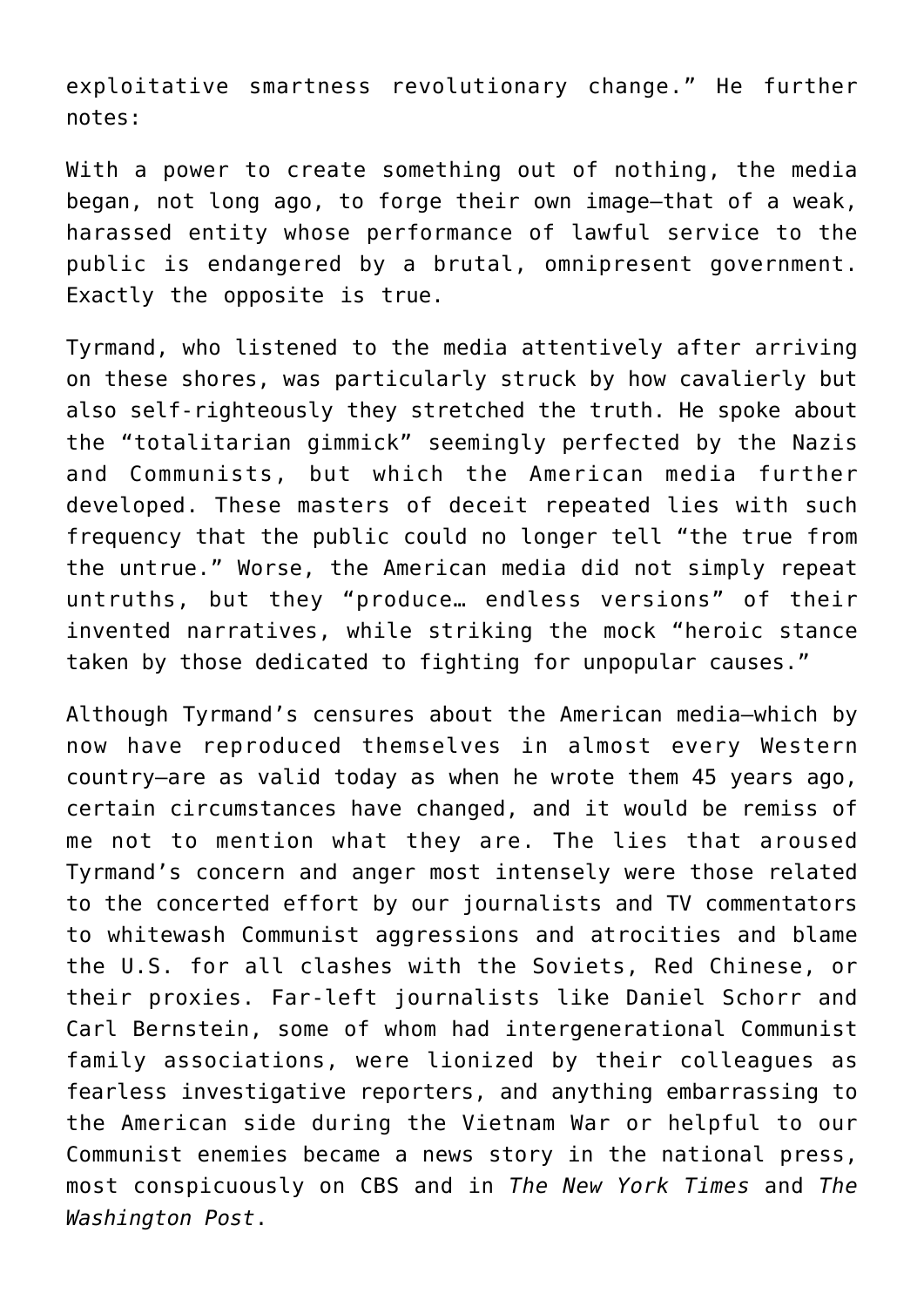Tyrmand's references to the mock heroics of those who leaked the Pentagon Papers, a classified report on the Vietnam War prepared by the Department of Defense under Secretary Robert McNamara in 1967, show us the mindset of the media even then. Tyrmand notes that while those who leaked classified information expected others to pat them on their backs for being brave, what their experiences really taught was "the more powerful the institution, the more hypocrisy." Daniel Schorr in a rare moment of candor admitted that an FBI investigation to which he may have been subject made him more "saleable." In any case, noted Schorr, "I had a big corporation behind me," namely CBS.

Other priorities of the media elite have changed since Tyrmand penned his memorable essay. Today the media no longer boasts of being a counterforce to the military and secret service. Instead they are an integral part of the same power structure. There is no distance between these wielders of power; all of them are closely allied to the Democratic Party and woke politics.

But even here Tyrmand may not be entirely out of step. He argues again and again in his essay that the media have placed themselves "**beyond** the practical reach of anyone." Furthermore, "Deciding who stays on the stage and who leaves, while they keep the stage gives them an air of invincibility that seems unpardonable to all those to whom democracy is instinct, intuition and an elusive promise of something better." Even if onetime political rivals have become their closest allies, the media, whatever the technical form in which they operate, have not given up their efforts to control us completely.

*Dear Readers,*

—

*Big Tech is suppressing our reach, refusing to let us*